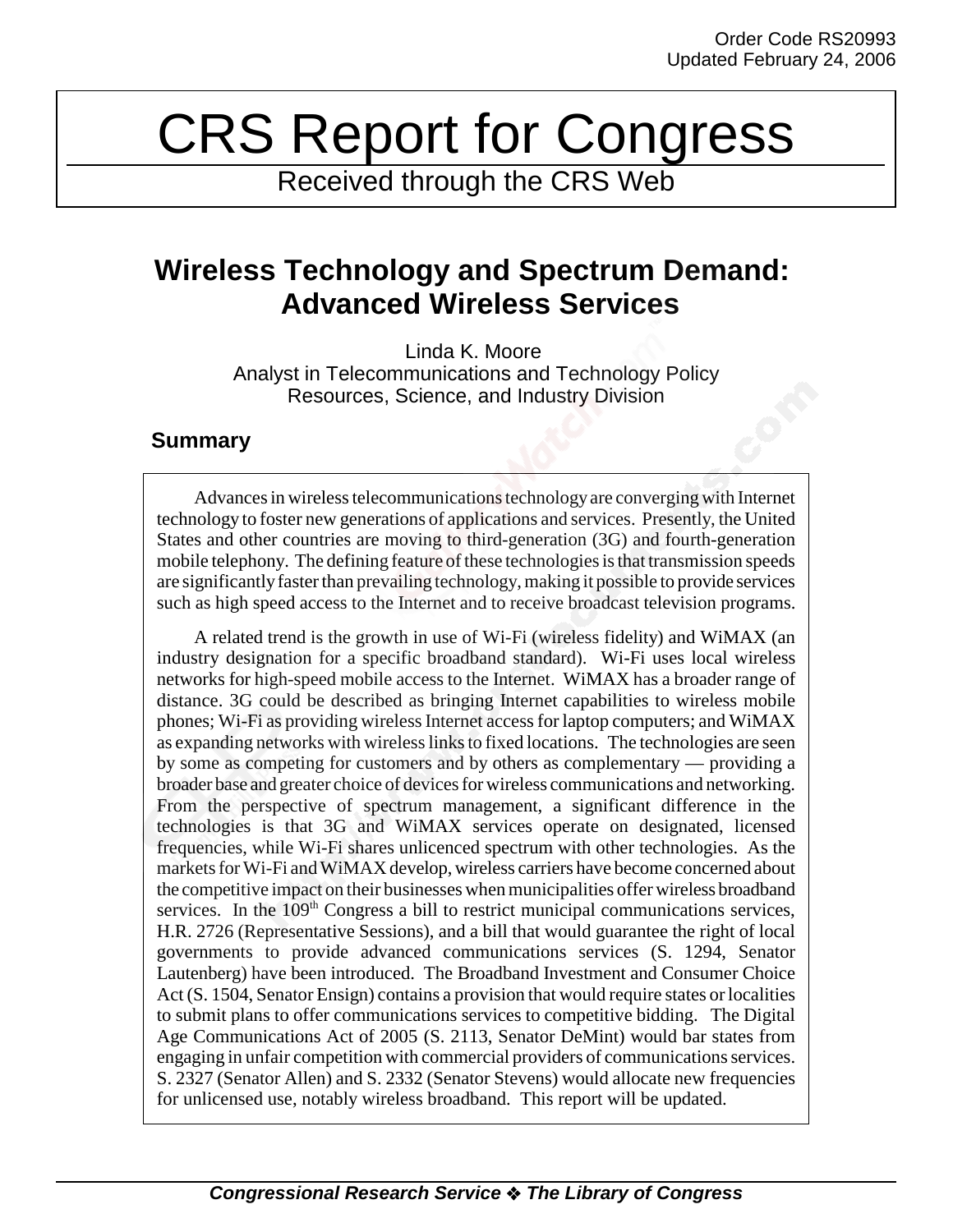#### **Wireless Technology: Development and Demand**

In order to deploy advanced wireless technologies, telecommunications carriers, network operators, and their suppliers are seeking effective strategies to move to new standards, upgrade infrastructure, and develop software for new services. This migration path includes decisions about using spectrum.

Radio frequency (RF) spectrum is used for all wireless communications. It is managed by the Federal Communications Commission (FCC) for commercial and other non-federal uses and by the National Telecommunications and Information Administration (NTIA) for federal government use. International use is facilitated by numerous bilateral and multilateral agreements covering many aspects of usage, including mobile telephony.<sup>1</sup> Spectrum is segmented into bands of radio frequencies and typically measured in cycles per second, or hertz.<sup>2</sup>

Spectrum bandwidth is a finite resource that is infinitely re-usable. Commercial wireless communications typically rely on bandwidth below 3 GHz because of limitations in current technology. American competitiveness in advanced wireless technology may be constrained by the limited amount of exploitable bandwidth that is available. This constraint is both specific, in the inherent finiteness of useful spectrum, and relative, in comparison to the amount of spectrum available for commercial use in other countries. Developments in technology have in the past facilitated the more efficient use of bandwidth within a given portion of the spectrum. New technologies, such as Software-Defined Radio (SDR) and "smart" antennae for terrestrial wireless, are being explored and implemented to increase the efficiency of spectrum and to expand its usable range. Nonetheless, there is persistent demand for spectrum to carry new services.

**Mobile Telephony.** Mobile communications became generally available to businesses and consumers in the 1980s. This "first generation" technology, still in use, is analog, the prevailing telecommunications technology of the time. Second generation (2G) wireless devices are characterized by digitized delivery systems that provide qualitatively better delivery of voice and small amounts of data, such as caller ID. The next major advance in mobile technology is referred to as the third generation (3G) because it represents significant advances over the analog and digital services that characterize current cellular phone technology. A dramatic increase in communications speed is the most important technical feature of  $3G<sup>3</sup>$  Fourth-generation (4G) networks in development are expected to deliver wireless connectivity at speeds up to 20 times faster than 3G.

<sup>&</sup>lt;sup>1</sup> The International Telecommunication Union (ITU), part of the United Nations, is the primary organization for coordinating global telecommunications and spectrum management.

<sup>&</sup>lt;sup>2</sup> One million hertz = 1 megahertz (MHz); 1 billion hertz = 1 gigahertz (GHz).

 $3$  The FCC identifies key service attributes and capabilities of 3G as the following: capability to support circuit and packet data at high bit rates; interoperability and roaming; common billing and user profiles; capability to determine and report geographic position of mobiles; support of multimedia services; and capabilities such as "bandwidth on demand." [http://www.fcc.gov/3G/]. Viewed January 3, 2006.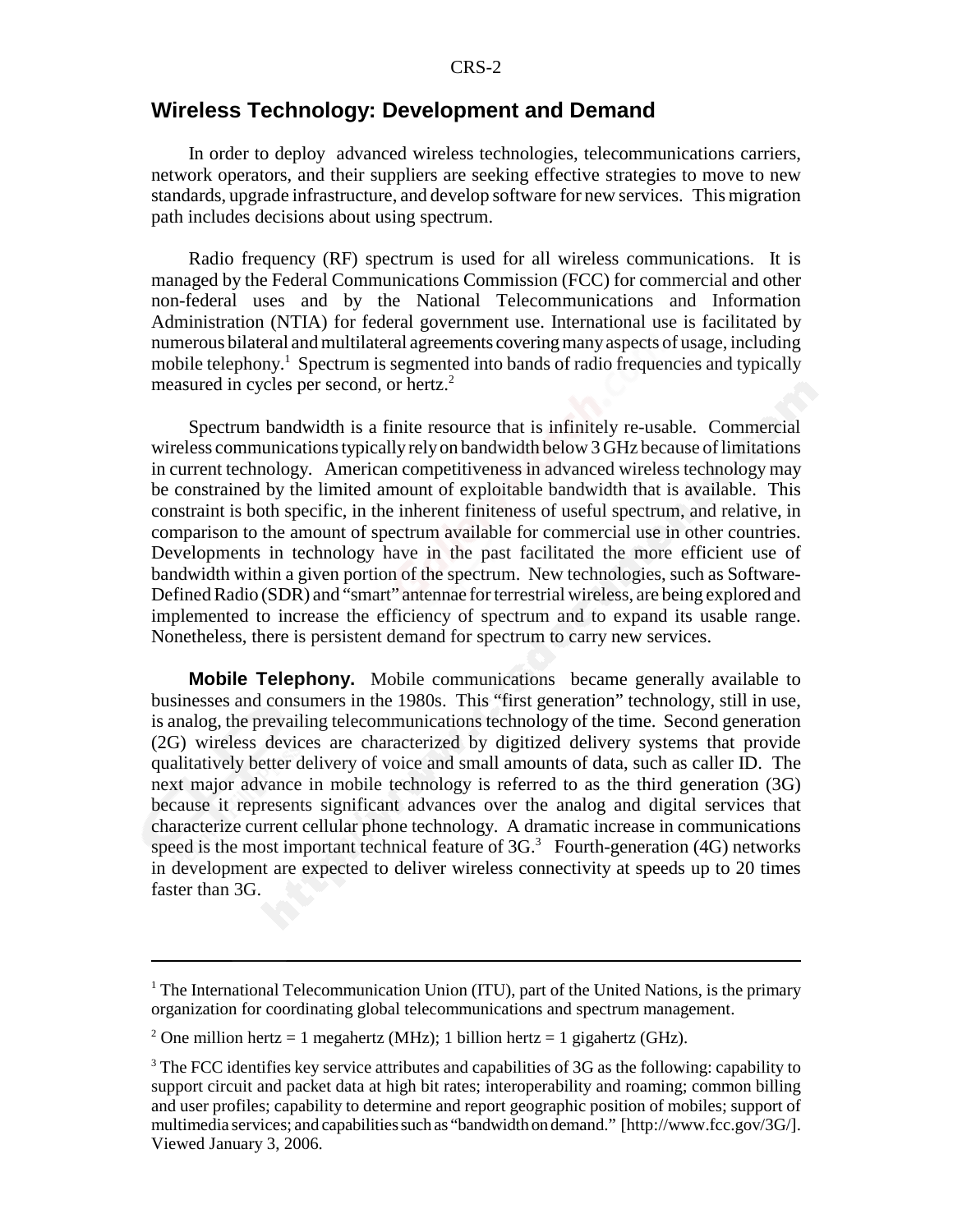Wireless communications services have grown significantly worldwide, and explosively in some countries. Consumer demand for wireless telephony in the United States has soared in recent years, totaling over 201 million mobile phone subscribers by the end of 2005.<sup>4</sup> In approximately the same time frame, use of the Internet has expanded dramatically from an arcane tool for specialized research to a popularized, user-friendly service providing near instant access to information and entertainment. Wireless Internet and other broadband applications are widely expected to redefine how computers are used in the future. 3G technologies bring the wireless Internet revolution to cell phones. Business and consumer demand for new, advanced wireless services — including 3G and Local Area Networks (LANs), such as those using Wi-Fi (wireless fidelity)  $-$  is considered by many to be an engine for future growth in American and global economies. The Internet Corporation for Assigned Names and Numbers (ICANN) has approved the creation of a ".mobi" domain to join more familiar Internet address extensions such as ".com" and ".net." The new extension will be used at first to designate Internet material that has been specifically formatted for viewing on a mobile device.<sup>5</sup>

Third-generation and future developments in wireless technology will be able to support many services for business and consumer markets, such as: enhanced Internet links, digital television and radio broadcast reception, high-quality streaming video, and mobile commerce (m-commerce) — including the ability to make payments. Future generations of technology will be able to carry more data, and carry it farther and faster than is available in services today. Better technology makes mobile communications more mobile. As the ability to send high-grade signals greater distances improves, so does the opportunity to tap new markets, with less investment in supporting infrastructure, such as towers.<sup>6</sup>

**Wi-Fi and WiMAX.** Wireless Local Area Networks (W-LANs) operate on unlicenced spectrum, using radio frequencies in the free 2.4 GHz and 5.4/5.7GHz spectrum bands. A group of standards for frequency use in these bands is known as the 802.11 family. The 802.11b standard is currently the most widely used and is commonly referred to as Wi-Fi, for wireless fidelity. Wi-Fi provides high-speed Internet access for personal computers and Personal Digital Assistants (PDAs) and is also widely used by businesses to link computer-based communications within a local area. Links are connected to a high-speed wireline (landline) either at a business location or through HotSpots. HotSpots are typically located in homes or convenient public locations, including many airports and café environments such as Starbucks. Another standard for wireless Internet is Bluetooth, which has a shorter range than Wi-Fi but works well in cell phones. Bluetooth handles both voice and data; Wi-Fi is mostly data but also supports Voice over Internet protocol (VoIP) calls, sometimes known as VoWiFi.

<sup>4</sup> Statistic updated regularly at [http://www.ctia.org/].

 $<sup>5</sup>$  "ICANN Concludes  $23<sup>rd</sup>$  Annual Meeting with Action on Domain Name Security and Global</sup> Addressing Policy" at [http://www.icann.org/announcements/announcement-18jul05.htm], dated July 18, 2005. Viewed January 3, 2006.

<sup>6</sup> For an in-depth study of wireless broadband, see *Connected on the Go: Broadband Goes Wireless,* Wireless Broadband Access Task Force, Federal Communications Commission, February 2005 at [http://hraunfoss.fcc.gov/edocs\_public/attachmatch/DOC-257247A1.pdf]. Viewed January 3, 2006.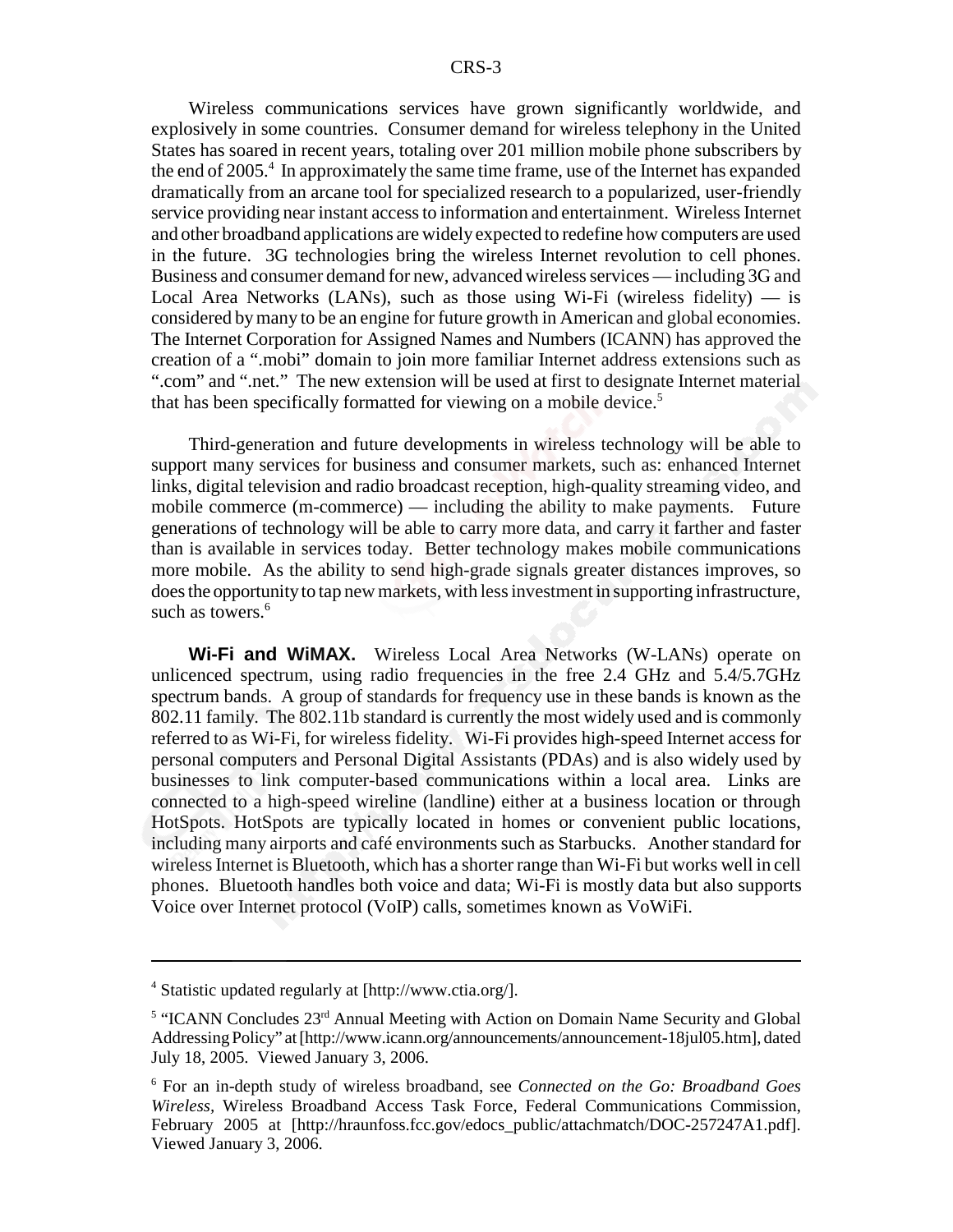WiMAX (Worldwide Interoperability for Microwave Access) is both a technology and an industry standard, the work of an industry coalition of network and equipment suppliers<sup>7</sup> that have agreed to develop interoperable broadband wireless based on a common standard (IEEE 802.16) for point-to-point transmissions. WiMAX technology can transmit data over distances of up to 30 miles and is being tested in the United States as a "last mile" technology, that is, a means to provide fixed wireless service to locations that are not connected to networks by cable or high-speed wires. Mobile WiMAX is still in the early stages of development.<sup>8</sup> WiMAX uses multiple frequencies around the world in ranges from 700 MHz to 66 GHz. In the United States, frequencies where WiMAX is being tested include 700 MHz, 1.9 GHz, 2.3 GHz, 2.5 GHz and 2.7 GHz.

#### **Municipal Deployment of Broadband**

The Telecommunications Act of 1996 was intended, among other purposes, to foster and encourage competition among providers of telecommunications services. In the act, Congress barred states from "prohibiting the ability of any entity to provide any interstate or intrastate telecommunications service."9 Responding to lobbying efforts by telecommunications companies, several states have passed laws prohibiting or limiting local governments' ability to provide telecommunications services. An effort to challenge such a law in Missouri by municipalities offering local communications services in the state was heard before the U.S. Supreme Court in 2004.<sup>10</sup> The Court ruled that "entity" was not specific enough to include state political divisions; if Congress wished specifically to protect both public and private entities, they could do so by amending the language of the law. This decision and the steady improvement in broadband communications technologies that municipalities wish to have available in their communities have provided fuel for a policy debate about access to broadband services. The central debate is whether municipal broadband services are part of essential infrastructure — like electrical power or water — with many benefits, including stimulus to the local economy, or whether they provide unfair competition that distorts the marketplace and discourages commercial companies from investing in broadband technologies.

The two main broadband technologies that are particularly attractive to communities, in part because they support existing community services such as Internet access for schools and communications for public safety, are fiber-optic cable networks and wireless access — WiFi today, possibly WiMAX in the future. The spread of wireless services such as access to the Internet and anticipated advances in wireless technology are

<sup>&</sup>lt;sup>7</sup> Founding members of the WiMAX Forum include Airspan, Alvarion, Analog Devices, Aperto Networks, Ensemble Communications, Fujitsu, Intel, Nokia, Proxim, and Wi-LAN. For additional information, see [http://www.wimaxforum.org/].

<sup>&</sup>lt;sup>8</sup> A global standard for mobile WiMAX, 802.16e has been established by the IEEE 802.16 Working Group; for a detailed discussion of standards see "Fixed, nomadic, portable and mobile applications for 802.16-2004 and 802.16e WiMAX networks," November 2005 at [http://www.wimaxforum.org/news/downloads/Applications\_for\_802.16-2004\_and\_802.16e\_ WiMAX\_networks\_final.pdf]. Viewed January 3, 2006.

<sup>&</sup>lt;sup>9</sup> 47 U.S.C. 253 (a).

<sup>&</sup>lt;sup>10</sup> U.S. Supreme Court, Docket Number 02-1238.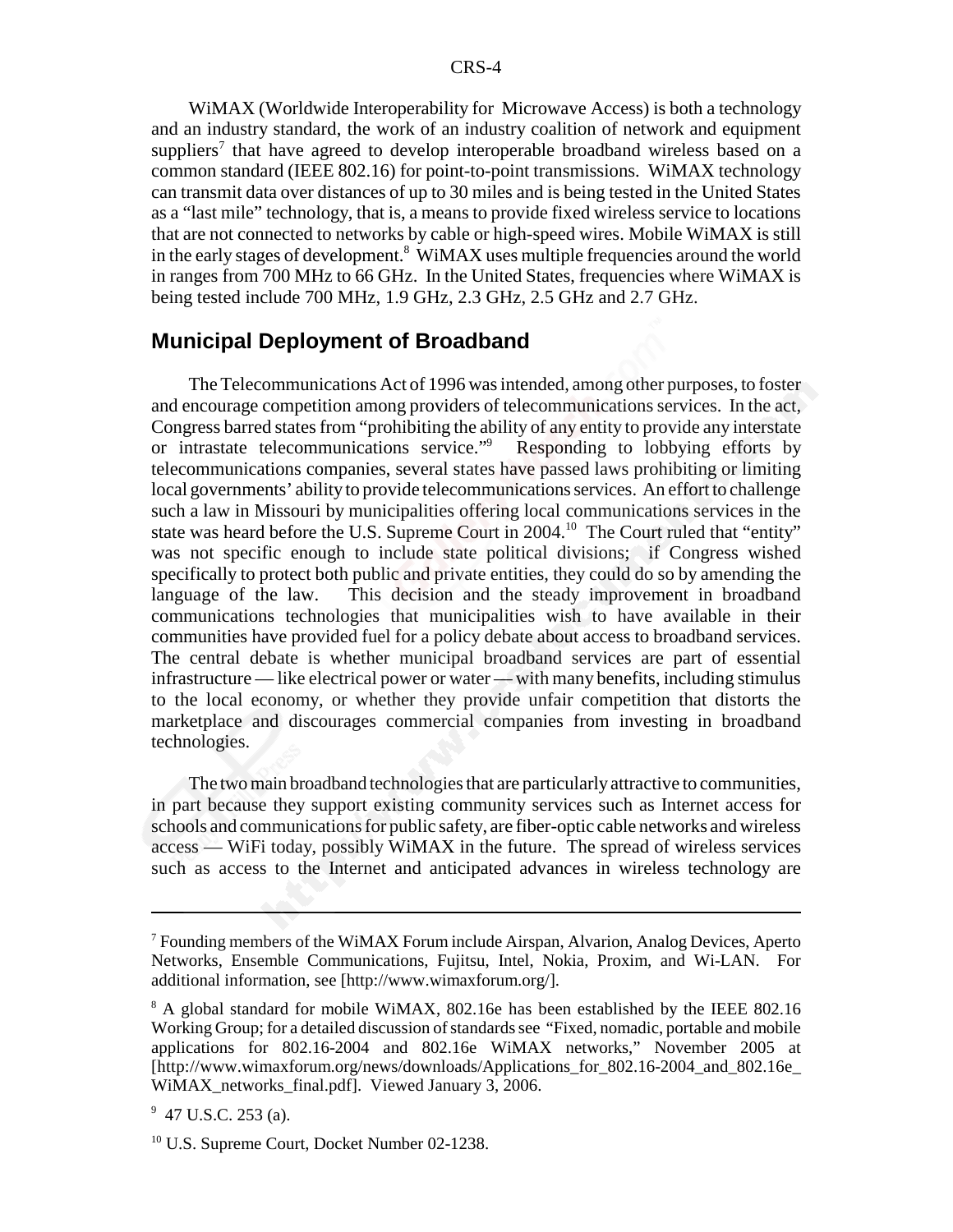modifying the business case for broadband. Networks that depend on a fiber-optic cable backbone are capital-intensive and usually most profitable in high-density urban areas. A number of rural communities have used their resources to install fiber-optic broadband services in part because they were too small a market to interest for-profit companies.

The technologies for Wi-Fi and WiMAX today cost less and have a wider geographic reach than cable, broadening the size of potential markets for broadband. Therefore, although the arguments pro and con about the municipal provision of broadband apply generally to all types of broadband services, it is the long-term profit potential of Wi-Fi and its successor technologies that are apparently spurring commercial wireless service providers to lobby against municipal competition. In particular, the fact that urban areas are creating Wi-Fi networks and providing, among other services, free wireless links to the Internet is viewed as a threat to commercial companies and a form of unfair competition. Municipalities around the world have installed free Wi-Fi zones. Cities in the United States that have Wi-Fi zones include New York and Chicago; Philadelphia and San Francisco are implementing plans for citywide coverage. The cities argue that generally available access to the Internet through wireless connections has become an urban amenity, arguably a necessity in sustaining and developing the local economy. Municipal Wi-Fi also provides the opportunity to improve social services and Internet access in disadvantaged communities that often are not served by fiber optic networks. The debate about public-sector provision of what some consider to be a private-sector service is expected to continue. Increasingly, Congress can expect pressure from advocates from both sides to clarify the language of the Communications Act or to take some other action that addresses the issue.

#### **Unlicensed Spectrum**

Unlicensed spectrum is not sold to the highest bidder and used for the services chosen by the license-holder but is instead accessible to anyone using wireless equipment certified by the FCC for those frequencies. Among the advantages of unlicensed spectrum is the opportunity to test new technology directly with consumers instead of going through spectrum license-holders. One of the disadvantages of unlicensed spectrum is the possibility of interference among the transmissions of the various users, both within the assigned bandwidth and with other bandwidths. Currently, there are no commercial applications for WiMAX using unlicensed spectrum. The cost of developing WiMAX applications for unlicensed use could impact its adaptation by municipalities seeking to provide wireless broadband services.

Some advocates for unlicensed spectrum would like to see spectrum set aside in the 700 MHz band, where channels will be released by television broadcasters as they move from analog to digital transmission. An alternative proposal for providing unlicensed spectrum as part of the DTV transition is to designate so-called "white spaces" among the new digital TV channels. To avoid interference among TV station broadcasts, channels are assigned in one market area and left vacant in adjoining areas. For example, channel 7 is used in the New York City area and in the Washington, DC area, but not in Baltimore. In Baltimore, spectrum designated for channel 7 is vacant and could be used for unlicensed purposes. Beginning in May 2004, the FCC requested comment on proposals for considering the use of spectrum in television broadcast bands (Docket No. 04-186) but has yet to reach a decision. Representatives of the televison broadcast